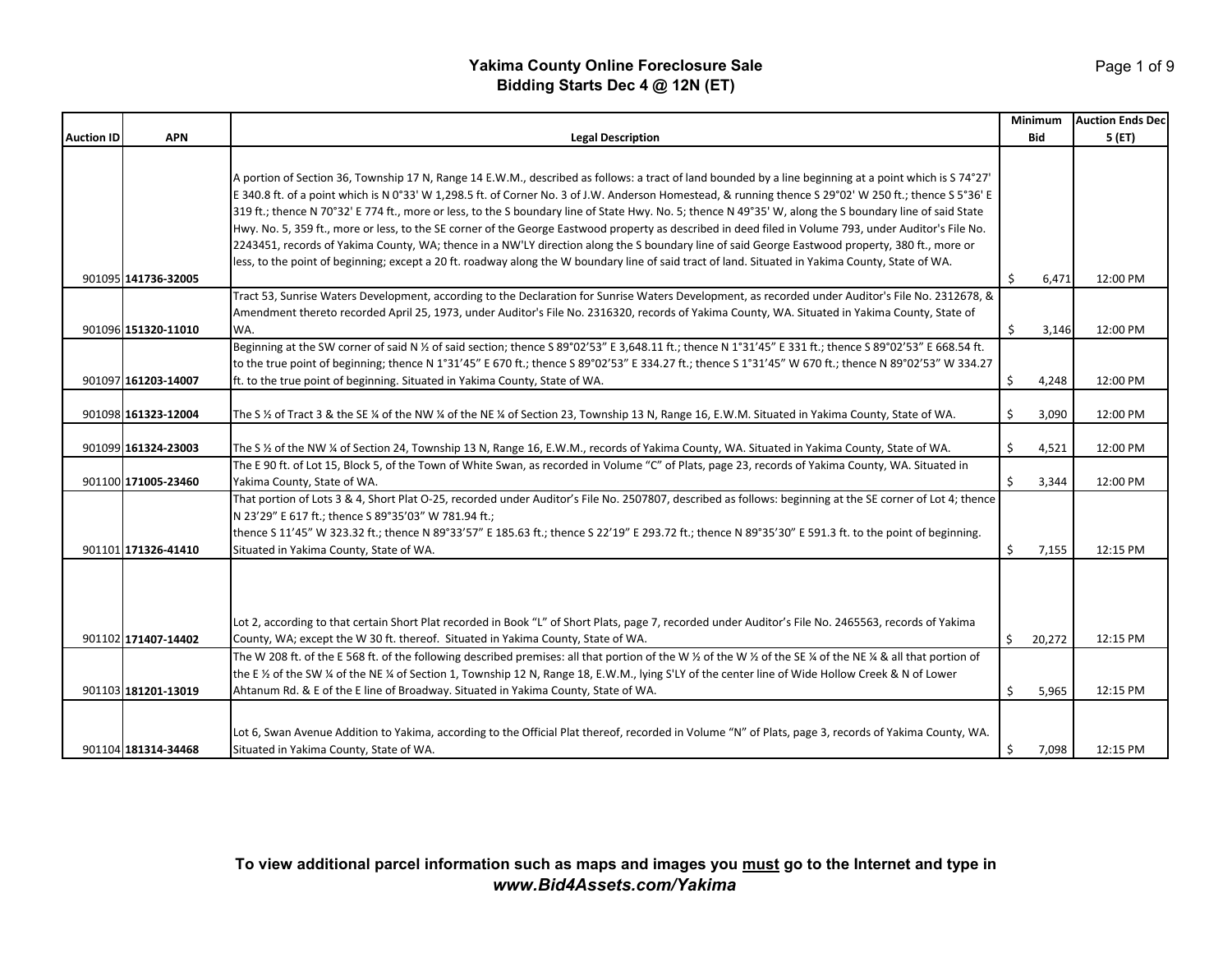|                   |                     |                                                                                                                                                                                                                                                                                |    | <b>Minimum</b> | <b>Auction Ends Dec</b> |
|-------------------|---------------------|--------------------------------------------------------------------------------------------------------------------------------------------------------------------------------------------------------------------------------------------------------------------------------|----|----------------|-------------------------|
| <b>Auction ID</b> | <b>APN</b>          | <b>Legal Description</b>                                                                                                                                                                                                                                                       |    | <b>Bid</b>     | 5 (ET)                  |
|                   |                     |                                                                                                                                                                                                                                                                                |    |                |                         |
|                   |                     |                                                                                                                                                                                                                                                                                |    |                |                         |
|                   |                     |                                                                                                                                                                                                                                                                                |    |                |                         |
|                   |                     |                                                                                                                                                                                                                                                                                |    |                |                         |
|                   | 901105 181321-33480 | Lot 18, Westhaven, recorded in Volume "V" of Plats, page 14, records of Yakima County, WA. Situated in Yakima County, State of WA.                                                                                                                                             | Ŝ. | 20,997         | 12:15 PM                |
|                   |                     | The W 60 ft. of Lot 1, Block 3, El Dorado Addition to North Yakima, now Yakima, according to the Official Plat thereof recorded in Volume "C" of Plats,                                                                                                                        |    |                |                         |
|                   | 901106 181325-12514 | page 21, records of Yakima County, WA. Situated in Yakima County, State of WA.                                                                                                                                                                                                 | \$ | 6,660          | 12:15 PM                |
|                   |                     |                                                                                                                                                                                                                                                                                |    |                |                         |
|                   |                     |                                                                                                                                                                                                                                                                                |    |                |                         |
|                   |                     |                                                                                                                                                                                                                                                                                |    |                |                         |
|                   |                     | The W 1/2 of Lot 15, Randall Park Addition No. 1, as recorded in Volume "X" of Plats, page 25, records of Yakima County, WA. Situated in Yakima County,                                                                                                                        |    |                |                         |
|                   | 901107 181328-44435 | State of WA.                                                                                                                                                                                                                                                                   | \$ | 12,574         | 12:30 PM                |
|                   |                     |                                                                                                                                                                                                                                                                                |    |                |                         |
|                   |                     | The N 50 ft. of the S 110 ft. of the N 293.5 ft. of the E 164.375 ft. of Block 50, Plat of Section 36, Township 13 N, Range 18, E.W.M., recorded in Volume                                                                                                                     | \$ |                |                         |
|                   | 901108 181336-44011 | 'E" of Plats, page 36, records of Yakima County, WA; except the E 25 ft. for st. Situated in Yakima County, State of WA.<br>Lot 4 of Short Plat filed in Book "N" of Short Plats, page 19, under Auditor's File No. 2493439, records of Yakima County, WA. Includes 1999 Fugua |    | 7,193          | 12:30 PM                |
|                   | 901109 181528-23401 | Newport 54x26 serial #17181 (TE). Situated in Yakima County, State of WA.                                                                                                                                                                                                      | Ŝ. | 12,124         | 12:30 PM                |
|                   |                     | Lot 11, Block 152, First Addition to the City of Wapato, according to the plat thereof, recorded in Volume "K" of Plats, page 14, records of Yakima                                                                                                                            |    |                |                         |
|                   | 901110 191115-13452 | County, WA. Situated in Yakima County, State of WA.                                                                                                                                                                                                                            | \$ | 8,140          | 12:30 PM                |
|                   |                     |                                                                                                                                                                                                                                                                                |    |                |                         |
|                   |                     | That portion of the NE ¼ of the NE ¼ of Section 18, Township 11 N, Range 19, E.W.M., described as follows: beginning at the SE corner of said                                                                                                                                  |    |                |                         |
|                   |                     | subdivision; thence N 88°18'00" W along the S line of said subdivision 673.7 ft.; thence N 0°13'00" E 445.8 ft.; thence S 88°18' E 674.9 ft. to the E                                                                                                                          |    |                |                         |
|                   |                     | boundary line of said subdivision; thence S 0°22'00" W along said boundary line 445.8 ft. to the point of beginning; except the N 100 ft. of the S 275 ft.                                                                                                                     |    |                |                         |
|                   | 901111 191118-11014 | of the E 200 ft.; & except State Hwy. r/w along the E side thereof. Situated in Yakima County, State of WA.                                                                                                                                                                    | \$ | 11,665         | 12:30 PM                |
|                   |                     | Lots 26 & 27, Carpenter's Subdivision, according to the Official Plat thereof, recorded in Volume "I" of Plats, page 6, records of Yakima County, WA.                                                                                                                          |    |                |                         |
|                   | 901112 191319-11423 | Situated in Yakima County, WA.                                                                                                                                                                                                                                                 | Ŝ. | 6,679          | 12:30 PM                |
|                   |                     | Lot 4, Block 22 of Mountain View Addition to Toppenish, WA, according to the Official Plat thereof, recorded in Volume "D" of Plats, page 5, records of                                                                                                                        |    |                |                         |
|                   | 901113 201004-42535 | Yakima County, WA. Situated in Yakima County, State of WA.                                                                                                                                                                                                                     | \$ | 9,061          | 12:45 PM                |
|                   |                     | The N 1/2 of the NE 1/4 of the NE 1/4 of the NE 1/4 of Section 34, Township 13 N, Range 20, E.W.M.; except that portion conveyed to Yakima County                                                                                                                              |    |                |                         |
|                   | 901114 201334-11004 | under Auditor's File No. 2598128. Situated in Yakima County, State of WA.                                                                                                                                                                                                      | Ś. | 3,335          | 12:45 PM                |
|                   |                     | Lot 16, Block 34, The Mabton Townsite Company's Second Addition & Mabton Garden Tracts, according to the Official Plat thereof, recorded in Volume                                                                                                                             |    |                |                         |
|                   | 901115 220801-12521 | 'A" of Plats, page 101, records of Yakima County, WA. Situated in Yakima County, State of WA.                                                                                                                                                                                  | \$ | 3,058          | 12:45 PM                |
|                   |                     |                                                                                                                                                                                                                                                                                |    |                |                         |
|                   |                     | Beginning at the SE corner of Section 14, Township 10 N, Range 22, E.W.M.; thence W along the S line of said section 348 ft.; thence N 411.8 ft.; thence                                                                                                                       |    |                |                         |
|                   |                     | E 348 ft.; thence S 411.8 ft. to the point of beginning; except beginning at a point in the centerline of Van Belle Rd., which point is 348 ft. W of the SE                                                                                                                    |    |                |                         |
|                   |                     | corner of said Section 14 & the true point of beginning of the tract herein to be excepted; thence N'LY along the W'LY boundary line of the tract                                                                                                                              |    |                |                         |
|                   |                     | described as Parcel "A" in that certain Quitclaim Deed executed by Eileen Holmason in favor of John P. Holmason, dated September 13, 1966, &                                                                                                                                   |    |                |                         |
|                   |                     | recorded March 3, 1967, as instrument no. 2120473 in Volume 687, records of Yakima County, WA, a distance of 171.9 ft. to a point; thence E'LY &                                                                                                                               |    |                |                         |
|                   |                     | parallel with the centerline of Van Belle Rd., 16 ft. to a point; thence S'LY & parallel with the W'LY line of the tract herein described to a point in the                                                                                                                    |    |                |                         |
|                   |                     | centerline of Van Belle Rd.; thence W'LY, along the centerline of Van Belle Rd., 16 ft., to the true point of beginning; except rd. along the S & E sides                                                                                                                      |    |                |                         |
|                   | 901116 221014-44008 | thereof. Situated in Yakima County, State of WA.                                                                                                                                                                                                                               | \$ | 8,805          | 12:45 PM                |

**To view additional parcel information such as maps and images you must go to the Internet and type in** *www.Bid4Assets.com/Yakima*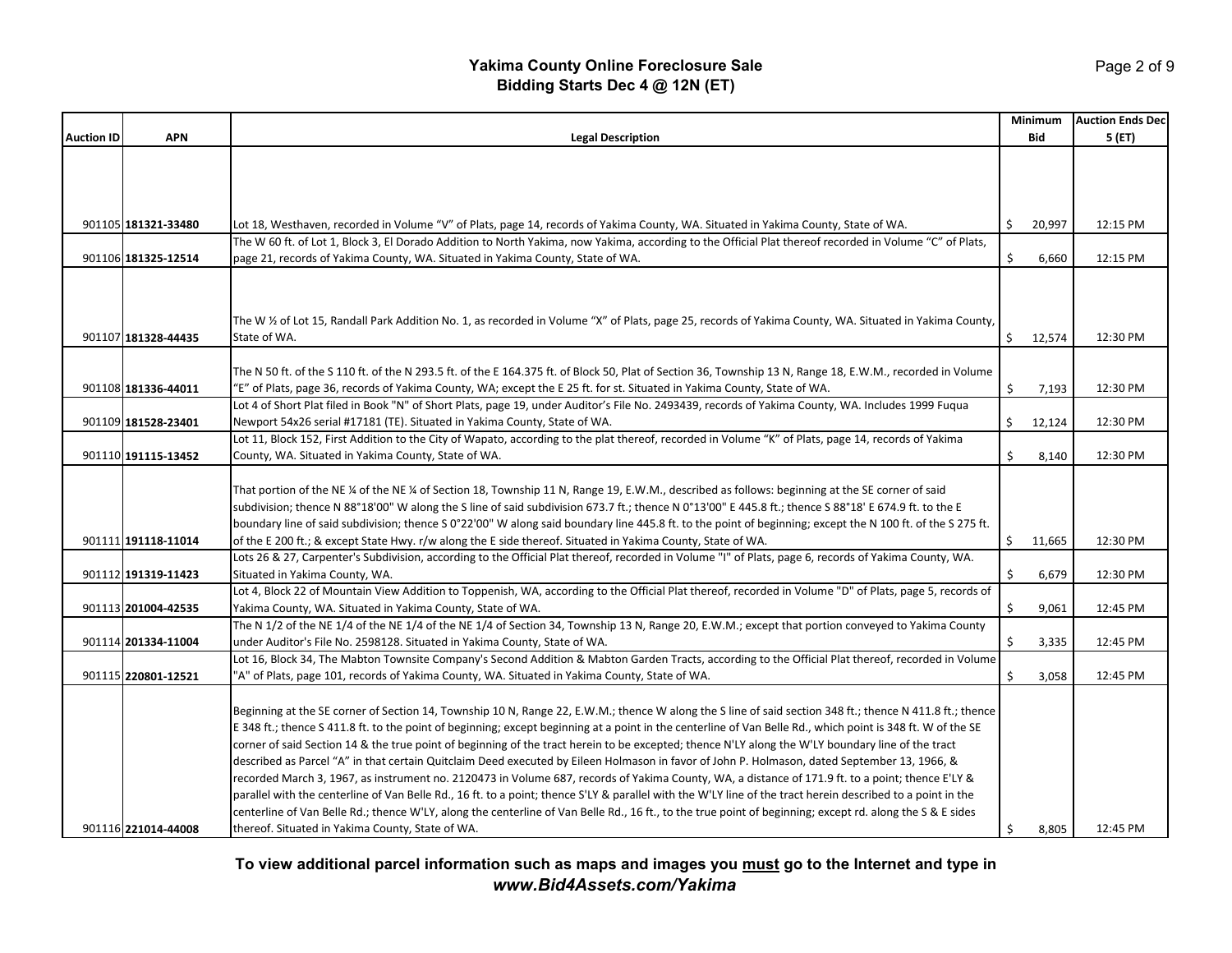|                   |                     |                                                                                                                                                                                                                                                                                                                                                                                                                                                                                                                                                                                                                                                                                                                                                                                                                                                                                                                                                                                                              |   | <b>Minimum</b> | <b>Auction Ends Dec</b> |
|-------------------|---------------------|--------------------------------------------------------------------------------------------------------------------------------------------------------------------------------------------------------------------------------------------------------------------------------------------------------------------------------------------------------------------------------------------------------------------------------------------------------------------------------------------------------------------------------------------------------------------------------------------------------------------------------------------------------------------------------------------------------------------------------------------------------------------------------------------------------------------------------------------------------------------------------------------------------------------------------------------------------------------------------------------------------------|---|----------------|-------------------------|
| <b>Auction ID</b> | <b>APN</b>          | <b>Legal Description</b>                                                                                                                                                                                                                                                                                                                                                                                                                                                                                                                                                                                                                                                                                                                                                                                                                                                                                                                                                                                     |   | <b>Bid</b>     | 5(FT)                   |
|                   |                     | Lot 4, Block 44, City of Sunnyside, WA, according to the Official Plat thereof recorded in Volume "A" of Plats, page 59, records of Yakima County, WA.                                                                                                                                                                                                                                                                                                                                                                                                                                                                                                                                                                                                                                                                                                                                                                                                                                                       |   |                |                         |
|                   | 901117 221025-31570 | Situated in Yakima County, State of WA.                                                                                                                                                                                                                                                                                                                                                                                                                                                                                                                                                                                                                                                                                                                                                                                                                                                                                                                                                                      | Ś | 6,713          | 12:45 PM                |
|                   | 901118 230905-21004 | That part of the E 1/2 of the N 3/4 of the NW 1/4 of Section 5, Township 9 N, Range 23, E.W.M., described as follows: beginning at a point on the N line of<br>said E 1/2 of the N 3/4 of the NW 1/4 which is N 88°58' W of the NE corner of said subdivision 848.6 ft.; thence S 0°50' W 779.5 ft.; thence S 88°57' E 54.9 ft.;<br>thence S 20 ft.; thence S 42°30' E 50 ft.; thence S 67°35' E 190 ft.; thence S 8°45' W 206 ft.; thence S 47°35' E 95 ft.; thence S 30°45' E 113 ft.; thence S<br>25°10' W 105 ft.; thence S 51°43' W 193 ft.; thence S 28°30' W 100 ft.; thence S 54°50' W 200 ft.; thence S 31°20' W 120 ft.; thence S 44°55' W 175 ft.;<br>thence S 65°55' W 158 ft., more or less, to an intersection with the S line of the E % of the N % of the NW % of said Section 5; thence W to the SW<br>corner of said subdivision; thence N along W line to NW corner; thence E along N line to beginning; except the N 20 ft. for Alexander Rd. Situated in<br>Yakima County, State of WA. |   | 7,068          | 12:45 PM                |
|                   | 901119 230905-22001 | The N 1/2 of the NW 1/4 of the NW 1/4 of Section 5, Township 9 N, Range 23, E.W.M.; except the W 25 ft. for rd.; & except Alexander Rd. Situated in Yakima<br>County, State of WA.                                                                                                                                                                                                                                                                                                                                                                                                                                                                                                                                                                                                                                                                                                                                                                                                                           | Ś | 9,191          | 1:00 PM                 |
|                   | 901120 230905-22002 | The S 1/2 of the NW 1/2 of the NW 1/4 of Section 5, Township 9 N, Range 23, E.W.M.; except the W 25 ft. for rd. Situated in Yakima County, State of WA.                                                                                                                                                                                                                                                                                                                                                                                                                                                                                                                                                                                                                                                                                                                                                                                                                                                      |   | 5,667          | 1:00 PM                 |
|                   | 901121 230905-23001 | The N 1/2 of the SW 1/4 of the NW 1/4 of Section 5, Township 9 N, Range 23, E.W.M.; except the W 25 ft. for rd. Situated in Yakima County, State of WA.                                                                                                                                                                                                                                                                                                                                                                                                                                                                                                                                                                                                                                                                                                                                                                                                                                                      |   | 5,285          | 1:00 PM                 |
|                   | 901122 230922-42482 | Lot 32, Manhattan Estates Division No. 2, recorded September 27, 2005, under Auditor's File No. 7474715, records of Yakima County, WA. Situated in<br>Yakima County, State of WA.                                                                                                                                                                                                                                                                                                                                                                                                                                                                                                                                                                                                                                                                                                                                                                                                                            | Ś | 19,176         | 1:00 PM                 |
|                   | 901123 230931-31428 | Lot 4, Block 28, Plat of Phillips 5th Addition, according to the Official Plat thereof recorded in Volume "B" of Plats, page 91, records of Yakima County,<br>WA. Situated in Yakima County, State of WA.                                                                                                                                                                                                                                                                                                                                                                                                                                                                                                                                                                                                                                                                                                                                                                                                    | Ś | 3,996          | 1:00 PM                 |
|                   | 901124 231028-23402 | Lot 2 of Short Plat recorded as Yakima County Auditor's File No. 7152462, records of Yakima County, WA. Situated in Yakima County, State of WA.                                                                                                                                                                                                                                                                                                                                                                                                                                                                                                                                                                                                                                                                                                                                                                                                                                                              |   | 4,385          | 1:00 PM                 |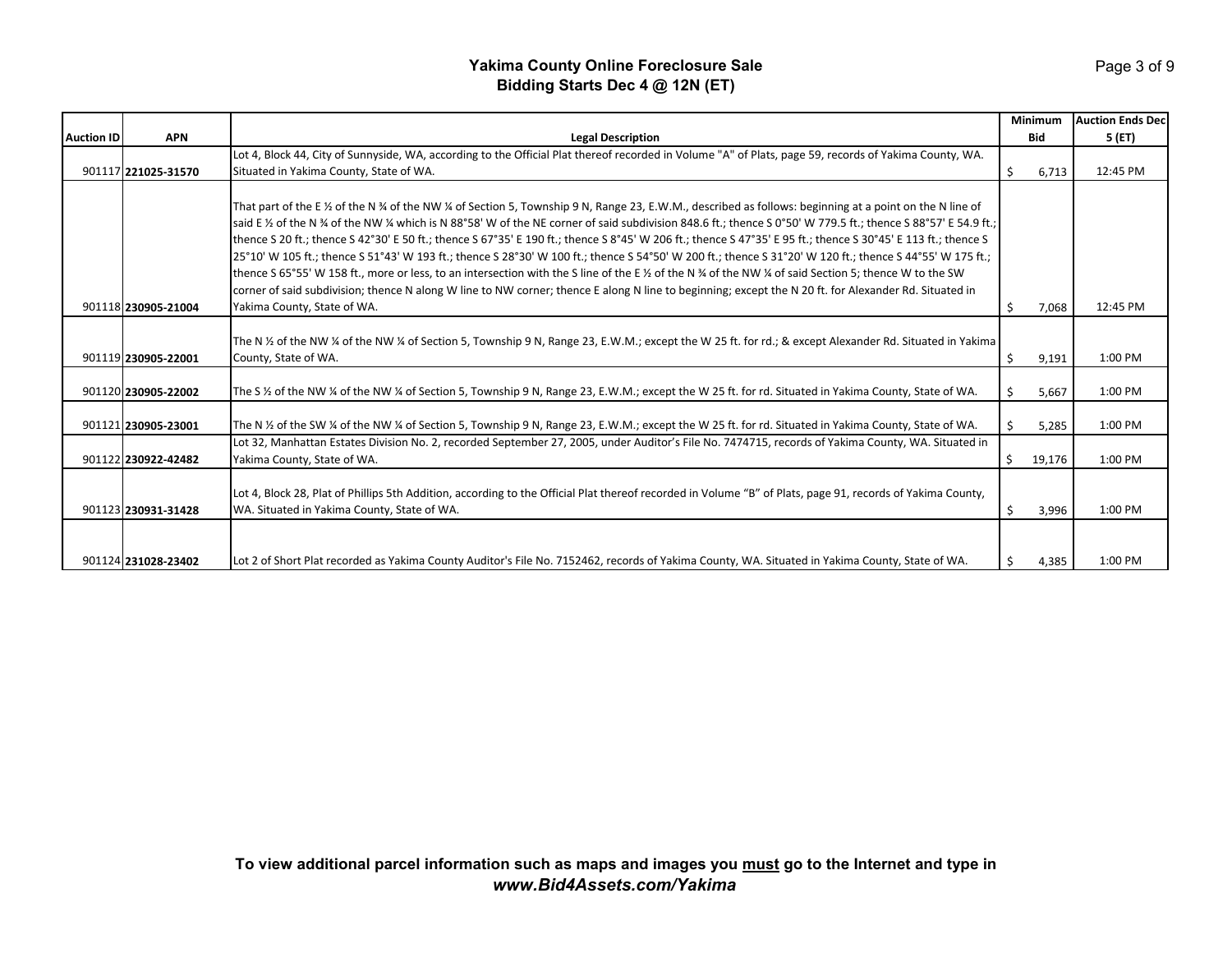|                   |                     |                             |            |       |         | <b>Assessed Values</b> |                     |                     | <b>Total Assessed</b>          |
|-------------------|---------------------|-----------------------------|------------|-------|---------|------------------------|---------------------|---------------------|--------------------------------|
| <b>Auction ID</b> | <b>APN</b>          | <b>Property Address</b>     | City       | Zip   | Acreage | From                   | Improvements        | <b>Land Value</b>   | Values                         |
|                   |                     |                             |            |       |         |                        |                     |                     |                                |
|                   |                     |                             |            |       |         |                        |                     |                     |                                |
|                   |                     |                             |            |       |         |                        |                     |                     |                                |
|                   |                     |                             |            |       |         |                        |                     |                     |                                |
|                   |                     |                             |            |       |         |                        |                     |                     |                                |
|                   |                     |                             |            |       |         |                        |                     |                     |                                |
|                   |                     |                             |            |       |         |                        |                     |                     |                                |
|                   | 901095 141736-32005 | 91 Hwy 410                  | Naches     | 98937 | 5.14    | 2019                   | \$<br>2,900.00 \$   | 51,400.00 \$        | 54,300.00                      |
|                   |                     |                             |            |       |         |                        |                     |                     |                                |
|                   |                     |                             |            |       |         |                        |                     |                     |                                |
|                   | 901096 151320-11010 | Un-Assigned                 | Cowiche    | 98923 | 6.07    | 2019                   | 0                   | \$<br>6,100.00      | 6,100.00<br>$\vert \mathsf{s}$ |
|                   |                     |                             |            |       |         |                        |                     |                     |                                |
|                   |                     |                             |            |       |         |                        |                     |                     |                                |
|                   | 901097 161203-14007 | NKA Hideaway Rd.            | Yakima     | 98908 | 5.35    | 2019                   | 0                   | \$<br>23,000.00 \$  | 23,000.00                      |
|                   |                     |                             |            |       |         |                        |                     |                     |                                |
|                   | 901098 161323-12004 | Un-Assigned                 | Yakima     | 98908 | 9.62    | 2019                   | 0                   | \$<br>$5,800.00$ \$ | 5,800.00                       |
|                   | 901099 161324-23003 | Un-Assigned                 | Yakima     | 98908 | 77.69   | 2019                   | 0                   | \$<br>27,200.00 \$  | 27,200.00                      |
|                   |                     |                             |            |       |         |                        |                     |                     |                                |
|                   | 901100 171005-23460 | NKA First St.               | White Swan | 98952 | 0.10    | 2019                   | 0                   | \$<br>13,400.00     | \$<br>13,400.00                |
|                   |                     |                             |            |       |         |                        |                     |                     |                                |
|                   |                     |                             |            |       |         |                        |                     |                     |                                |
|                   |                     |                             |            |       |         |                        |                     |                     |                                |
|                   | 901101 171326-41410 | NKA Wide Hollow/Douglas Rd. | Yakima     | 98908 | 9.29    | 2019                   | 0                   | \$<br>72,900.00 \$  | 72,900.00                      |
|                   |                     |                             |            |       |         |                        |                     |                     |                                |
|                   |                     |                             |            |       |         |                        |                     |                     |                                |
|                   |                     |                             |            |       |         |                        |                     |                     |                                |
|                   |                     |                             |            |       |         |                        |                     |                     |                                |
|                   | 901102 171407-14402 | 1040 Beffa Rd.              | Tieton     | 98947 | 16.11   | 2019                   | \$<br>179,800.00 \$ | 82,800.00           | $\ddot{\phi}$<br>262,600.00    |
|                   |                     |                             |            |       |         |                        |                     |                     |                                |
|                   |                     |                             |            |       |         |                        |                     |                     |                                |
|                   | 901103 181201-13019 | 101 Lower Ahtanum Rd.       | Yakima     | 98903 | 0.24    | 2019                   | \$<br>36,000.00 \$  | 23,900.00 \$        | 59,900.00                      |
|                   |                     |                             |            |       |         |                        |                     |                     |                                |
|                   |                     |                             |            |       |         |                        |                     |                     |                                |
|                   | 901104 181314-34468 | 717 N. 28th Ave.            | Yakima     | 98902 | 0.13    | 2019                   | \$<br>36,800.00 \$  | 27,500.00 \$        | 64,300.00                      |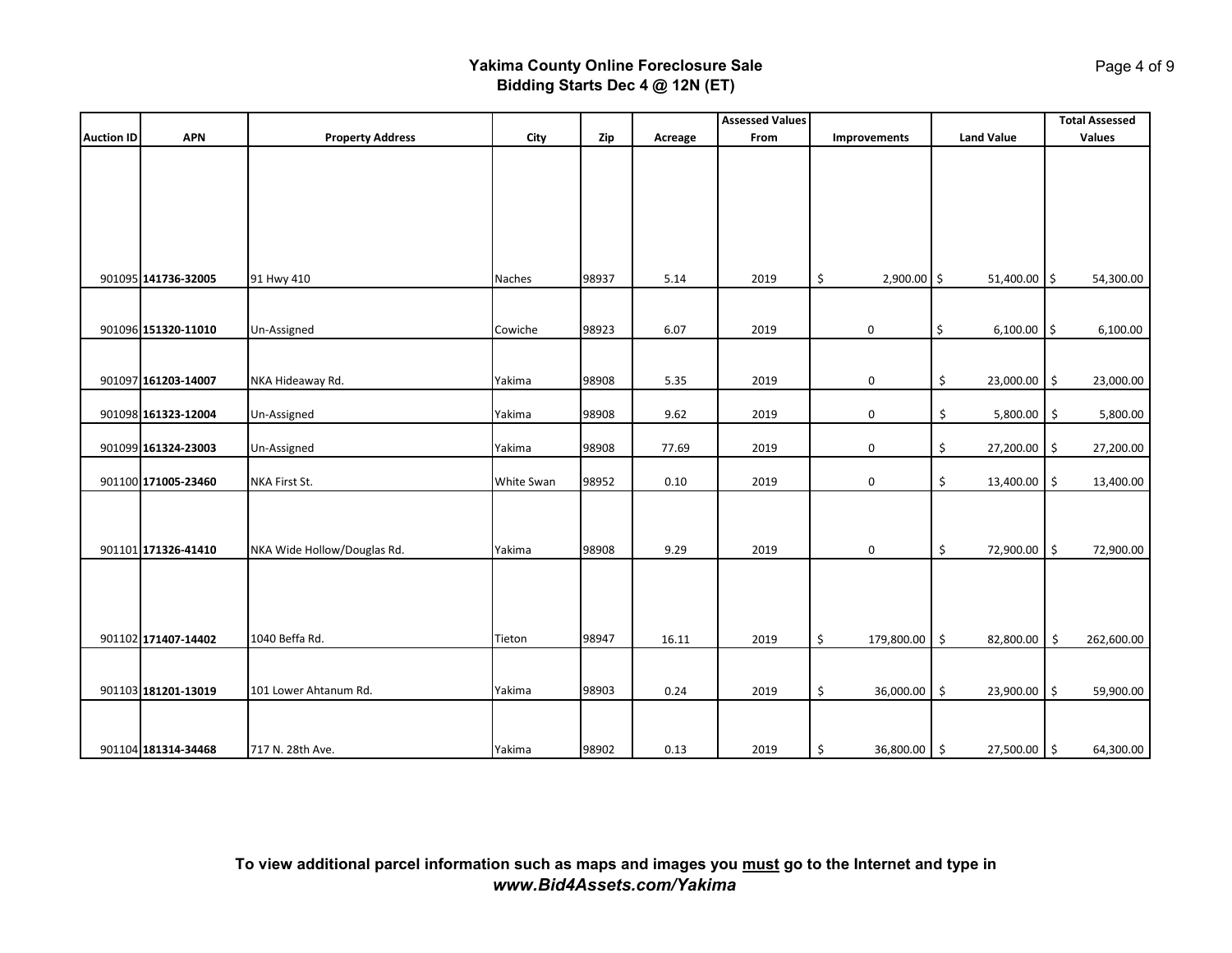|                   |                     |                         |                  |       |         | <b>Assessed Values</b> |                     |                     | <b>Total Assessed</b> |
|-------------------|---------------------|-------------------------|------------------|-------|---------|------------------------|---------------------|---------------------|-----------------------|
| <b>Auction ID</b> | <b>APN</b>          | <b>Property Address</b> | City             | Zip   | Acreage | From                   | Improvements        | <b>Land Value</b>   | <b>Values</b>         |
|                   |                     |                         |                  |       |         |                        |                     |                     |                       |
|                   | 901105 181321-33480 | 402 S. 60th Ave.        | Yakima           | 98908 | 0.23    | 2019                   | \$<br>220,600.00 \$ | 48,800.00 \$        | 269,400.00            |
|                   | 901106 181325-12514 | 802 St. Helens St.      | Yakima           | 98902 | 0.06    | 2019                   | \$<br>39,500.00     | \$<br>23,000.00 \$  | 62,500.00             |
|                   | 901107 181328-44435 | 4814 W. Viola Ave.      | Yakima           | 98908 | 0.13    | 2019                   | \$<br>87,000.00     | \$<br>45,800.00     | \$<br>132,800.00      |
|                   |                     |                         |                  |       |         |                        |                     |                     |                       |
|                   | 901108 181336-44011 | 2108 S. 5th Ave.        | <b>Union Gap</b> | 98903 | 0.18    | 2019                   | \$<br>56,700.00 \$  | 26,200.00 \$        | 82,900.00             |
|                   | 901109 181528-23401 | 1320 Freimuth Rd.       | Selah            | 98942 | 20.35   | 2019                   | \$<br>82,000.00     | \$<br>66,100.00     | 148,100.00<br>\$      |
|                   | 901110 191115-13452 | 603 S. Tieton Ave.      | Wapato           | 98951 | 0.13    | 2019                   | \$<br>80,900.00     | \$<br>26,800.00     | 107,700.00<br>\$      |
|                   |                     |                         |                  |       |         |                        |                     |                     |                       |
|                   | 901111 191118-11014 | 4950 Lateral A Rd.      | Wapato           | 98951 | 5.84    | 2019                   | \$<br>81,300.00 \$  | 62,900.00           | 144,200.00<br>\$      |
|                   | 901112 191319-11423 | 1014 E. Pitcher St.     | Yakima           | 98901 | 0.23    | 2019                   | \$<br>45,000.00     | \$<br>19,300.00     | 64,300.00<br>\$       |
|                   | 901113 201004-42535 | 907 Madison Ave.        | Toppenish        | 98948 | 0.16    | 2019                   | \$<br>100,300.00    | \$<br>28,300.00     | 128,600.00<br>\$      |
|                   | 901114 201334-11004 | NKA Postma Rd.          | Moxee            | 98936 | 4.92    | 2019                   | 0                   | \$<br>4,900.00 \$   | 4,900.00              |
|                   | 901115 220801-12521 | Un-Assigned             | Mabton           | 98935 | 0.08    | 2019                   | 0                   | \$<br>$6,500.00$ \$ | 6,500.00              |
|                   | 901116 221014-44008 | 7481 Van Belle Rd.      | Sunnyside        | 98944 | 2.69    | 2019                   | \$<br>72,600.00 \$  | 43,100.00 \$        | 115,700.00            |

**To view additional parcel information such as maps and images you must go to the Internet and type in** *www.Bid4Assets.com/Yakima*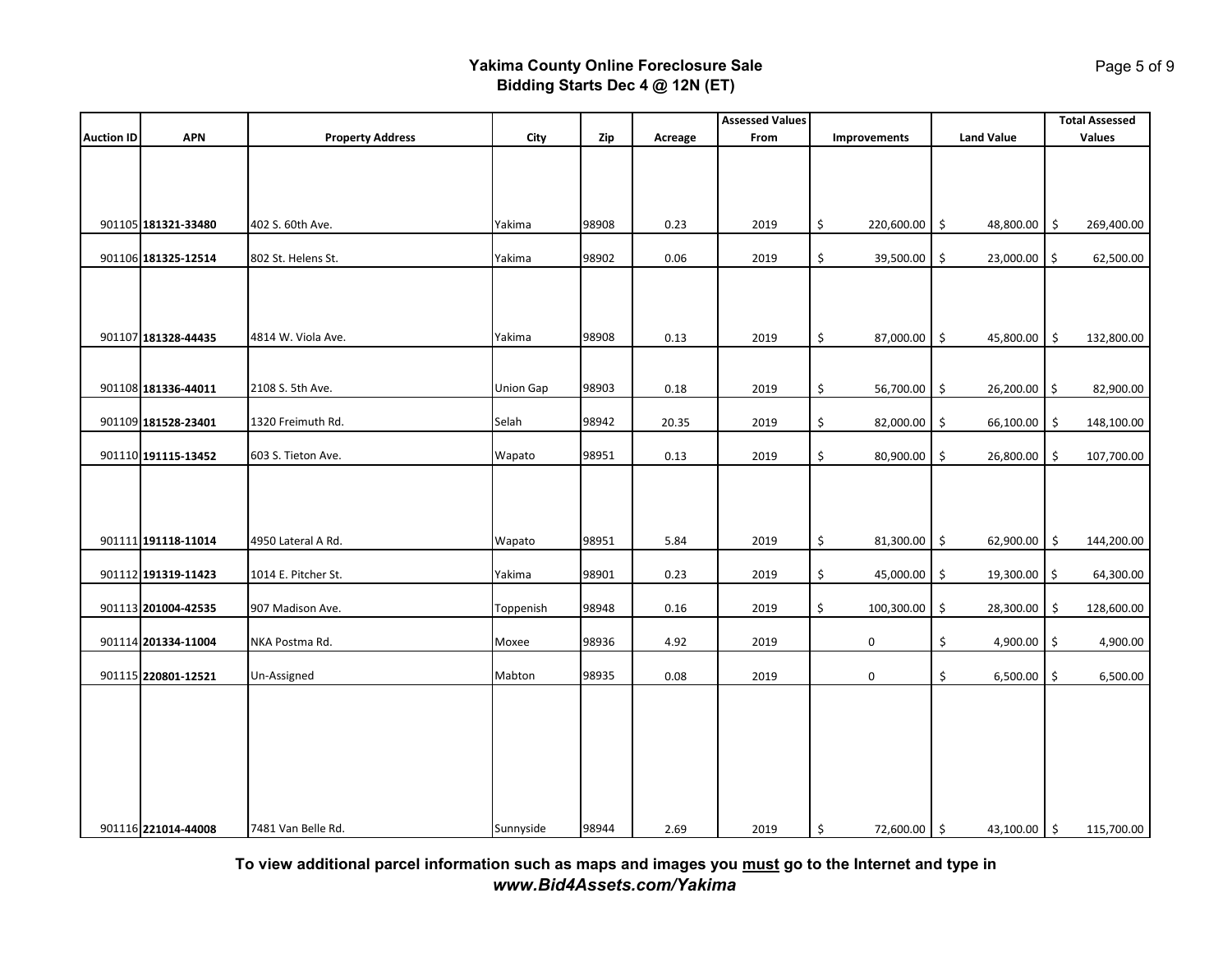|                   |                     |                          |           |       |         | <b>Assessed Values</b> |                                     |                     | <b>Total Assessed</b> |
|-------------------|---------------------|--------------------------|-----------|-------|---------|------------------------|-------------------------------------|---------------------|-----------------------|
| <b>Auction ID</b> | <b>APN</b>          | <b>Property Address</b>  | City      | Zip   | Acreage | From                   | Improvements                        | <b>Land Value</b>   | <b>Values</b>         |
|                   | 901117 221025-31570 | 713 S. 9th St.           | Sunnyside | 98944 | 0.18    | 2019                   | \$<br>58,000.00                     | -\$<br>24,900.00 \$ | 82,900.00             |
|                   |                     |                          |           |       |         |                        |                                     |                     |                       |
|                   |                     |                          |           |       |         |                        |                                     |                     |                       |
|                   |                     |                          |           |       |         |                        |                                     |                     |                       |
|                   |                     |                          |           |       |         |                        |                                     |                     |                       |
|                   | 901118 230905-21004 | NKA Alexander/Braden Rd. | Sunnyside | 98944 | 24.5    | 2019                   | $\ddot{\mathsf{S}}$<br>20,000.00 \$ | 103,500.00 \$       | 123,500.00            |
|                   |                     |                          |           |       |         |                        |                                     |                     |                       |
|                   | 901119 230905-22001 | 721 Waneta Rd.           | Sunnyside | 98944 | 19.72   | 2019                   | \$<br>63,800.00 \$                  | 72,600.00           | \$<br>136,400.00      |
|                   | 901120 230905-22002 | NKA Waneta Rd.           | Sunnyside | 98944 | 19.40   | 2019                   | \$<br>7,000.00 \$                   | 59,800.00 \$        | 66,800.00             |
|                   | 901121 230905-23001 | NKA Waneta Rd.           | Sunnyside | 98944 | 19.60   | 2019                   | \$<br>$6,000.00$ \$                 | 88,200.00 \$        | 94,200.00             |
|                   | 901122 230922-42482 | 508 Broadway             | Grandview | 98930 | 0.20    | 2019                   | \$<br>175,600.00 \$                 | 27,600.00           | 203,200.00<br>- \$    |
|                   |                     |                          |           |       |         |                        |                                     |                     |                       |
|                   | 901123 230931-31428 | Un-Assigned              | Mabton    | 98935 | 0.81    | 2019                   | 0                                   | \$<br>21,300.00 \$  | 21,300.00             |
|                   |                     |                          |           |       |         |                        |                                     |                     |                       |
|                   | 901124 231028-23402 | NKA E. Edison Rd.        | Sunnyside | 98944 | 2.35    | 2019                   | 0                                   | \$<br>32,700.00 \$  | 32,700.00             |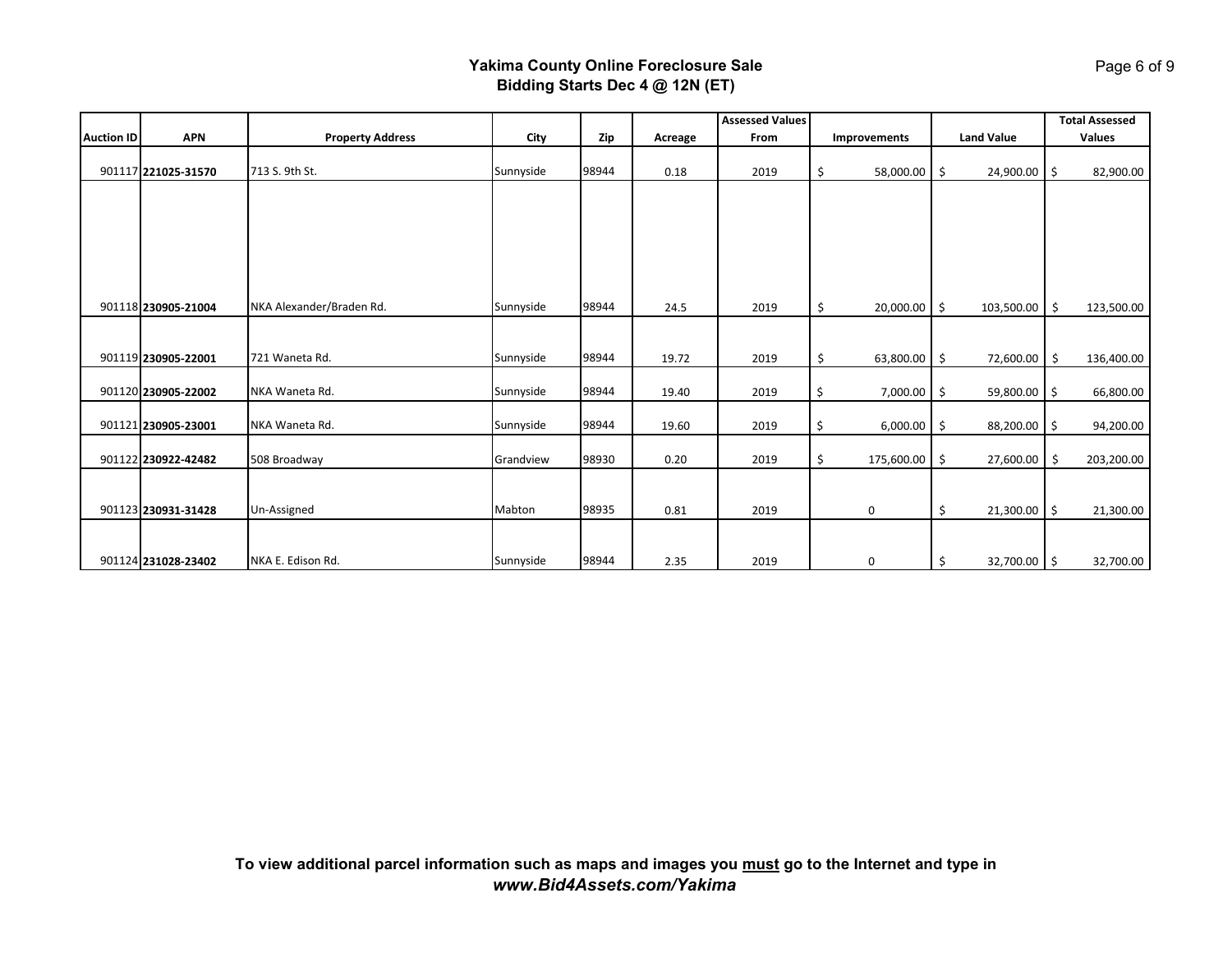|                   |                     | <b>Tax Rate</b> | Zoning      |                             | <b>IRS</b> |                          |
|-------------------|---------------------|-----------------|-------------|-----------------------------|------------|--------------------------|
| <b>Auction ID</b> | <b>APN</b>          | Area            | Code        | <b>Zoning Type</b>          | Liens      | <b>Add'l Information</b> |
|                   |                     |                 |             |                             |            |                          |
|                   |                     |                 |             |                             |            |                          |
|                   |                     |                 |             |                             |            |                          |
|                   |                     |                 |             |                             |            |                          |
|                   |                     |                 |             |                             |            |                          |
|                   |                     |                 |             |                             |            |                          |
|                   |                     |                 |             |                             |            |                          |
|                   | 901095 141736-32005 | 320             | R10/5       | <b>RURAL</b>                | <b>NO</b>  |                          |
|                   |                     |                 |             |                             |            |                          |
|                   |                     |                 |             |                             |            |                          |
|                   | 901096 151320-11010 | 501             | FW          | <b>FOREST WATERSHED</b>     | <b>NO</b>  | <b>Timber Rights</b>     |
|                   |                     |                 |             |                             |            |                          |
|                   |                     |                 |             |                             |            |                          |
|                   | 901097 161203-14007 | 584             | R10/5       | <b>RURAL</b>                | <b>NO</b>  | <b>Mineral Rights</b>    |
|                   |                     |                 |             |                             | <b>NO</b>  |                          |
|                   | 901098 161323-12004 | 584             | <b>RLDP</b> | REMOTE/ EXTREMELY LIMITED   |            |                          |
|                   | 901099 161324-23003 | 584             | <b>RLDP</b> | REMOTE/ EXTREMELY LIMITED   | <b>NO</b>  |                          |
|                   |                     |                 |             |                             |            |                          |
|                   | 901100 171005-23460 | 602             | <b>RS</b>   | RURAL SETTLEMENT DISTRICT   | <b>NO</b>  |                          |
|                   |                     |                 |             |                             |            |                          |
|                   |                     |                 |             |                             |            |                          |
|                   |                     |                 |             |                             |            |                          |
|                   | 901101 171326-41410 | 584             | <b>RT</b>   | RURAL TRANSITIONAL DISTRICT | <b>NO</b>  |                          |
|                   |                     |                 |             |                             |            |                          |
|                   |                     |                 |             |                             |            |                          |
|                   |                     |                 |             |                             |            |                          |
|                   |                     |                 |             |                             |            | Yakima Tieton Irrigation |
|                   | 901102 171407-14402 | 502             | AG          | <b>AGRICULTURE</b>          | <b>YES</b> | Assessments must be paid |
|                   |                     |                 |             |                             |            |                          |
|                   |                     |                 |             |                             |            |                          |
|                   | 901103 181201-13019 | 300             | LI          | LIGHT INDUSTRIAL            | <b>NO</b>  |                          |
|                   |                     |                 |             |                             |            |                          |
|                   |                     |                 |             |                             |            |                          |
|                   | 901104 181314-34468 | 331             | R3          | MULTI-FAMILY RESIDENTIAL    | <b>NO</b>  |                          |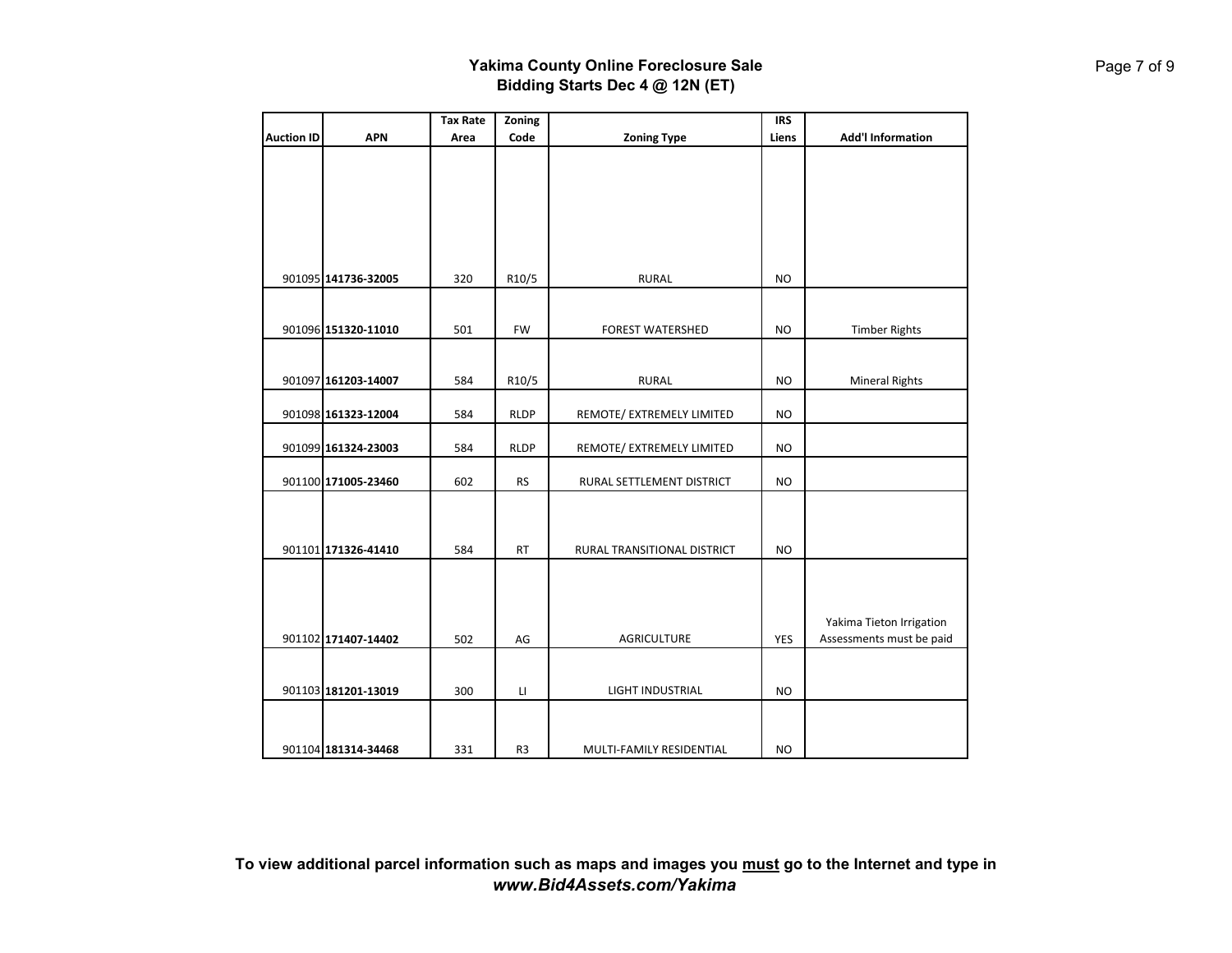|                   |                     | <b>Tax Rate</b> | Zoning         |                             | <b>IRS</b> |                             |
|-------------------|---------------------|-----------------|----------------|-----------------------------|------------|-----------------------------|
| <b>Auction ID</b> | <b>APN</b>          | Area            | Code           | <b>Zoning Type</b>          | Liens      | <b>Add'l Information</b>    |
|                   |                     |                 |                |                             |            |                             |
|                   |                     |                 |                |                             |            |                             |
|                   |                     |                 |                |                             |            |                             |
|                   |                     |                 |                |                             |            |                             |
|                   | 901105 181321-33480 | 585             | R <sub>3</sub> | MULTI-FAMILY RESIDENTIAL    | <b>NO</b>  |                             |
|                   | 901106 181325-12514 | 333             | R1             | SINGLE FAMILY RESIDENTIAL   | <b>NO</b>  |                             |
|                   |                     |                 |                |                             |            |                             |
|                   |                     |                 |                |                             |            |                             |
|                   |                     |                 |                |                             |            |                             |
|                   | 901107 181328-44435 | 581             | R1             | SINGLE FAMILY RESIDENTIAL   | NO         |                             |
|                   |                     |                 |                |                             |            |                             |
|                   |                     |                 |                |                             |            |                             |
|                   | 901108 181336-44011 | 350             | R <sub>2</sub> | TWO FAMILY RESIDENTIAL      | NO         |                             |
|                   |                     |                 |                |                             |            |                             |
|                   | 901109 181528-23401 | 403             | <b>RLDP</b>    | REMOTE/ EXTREMLEY LIMITED   | NO         |                             |
|                   | 901110 191115-13452 | 560             | R1             | SINGLE FAMILY RESIDENTIAL   | <b>NO</b>  |                             |
|                   |                     |                 |                |                             |            |                             |
|                   |                     |                 |                |                             |            |                             |
|                   |                     |                 |                |                             |            |                             |
|                   |                     |                 |                |                             |            |                             |
|                   | 901111 191118-11014 | 562             | AG             | <b>AGRICULTURE</b>          | NO         |                             |
|                   | 901112 191319-11423 | 331             | R <sub>3</sub> |                             | <b>NO</b>  |                             |
|                   |                     |                 |                | MULTI-FAMILY RESIDENTIAL    |            |                             |
|                   | 901113 201004-42535 | 480             | R1             | SINGLE FAMILY RESIDENTIAL   | NO         |                             |
|                   |                     |                 |                |                             |            |                             |
|                   | 901114 201334-11004 | 382             | <b>RLDP</b>    | REMOTE/ EXTREMLEY LIMITED   | <b>NO</b>  |                             |
|                   |                     |                 |                |                             |            |                             |
|                   | 901115 220801-12521 | 420             | R1             | SINGLE FAMILY RESIDENTIAL   | NO         |                             |
|                   |                     |                 |                |                             |            |                             |
|                   |                     |                 |                |                             |            |                             |
|                   |                     |                 |                |                             |            |                             |
|                   |                     |                 |                |                             |            |                             |
|                   |                     |                 |                |                             |            |                             |
|                   |                     |                 |                |                             |            |                             |
|                   |                     |                 |                |                             |            | Sunnyside Valley Irrigation |
|                   | 901116 221014-44008 | 463             | <b>RT</b>      | RURAL TRANSITIONAL DISTRICT | NO.        | Assessments must be paid    |

**To view additional parcel information such as maps and images you must go to the Internet and type in** *www.Bid4Assets.com/Yakima*